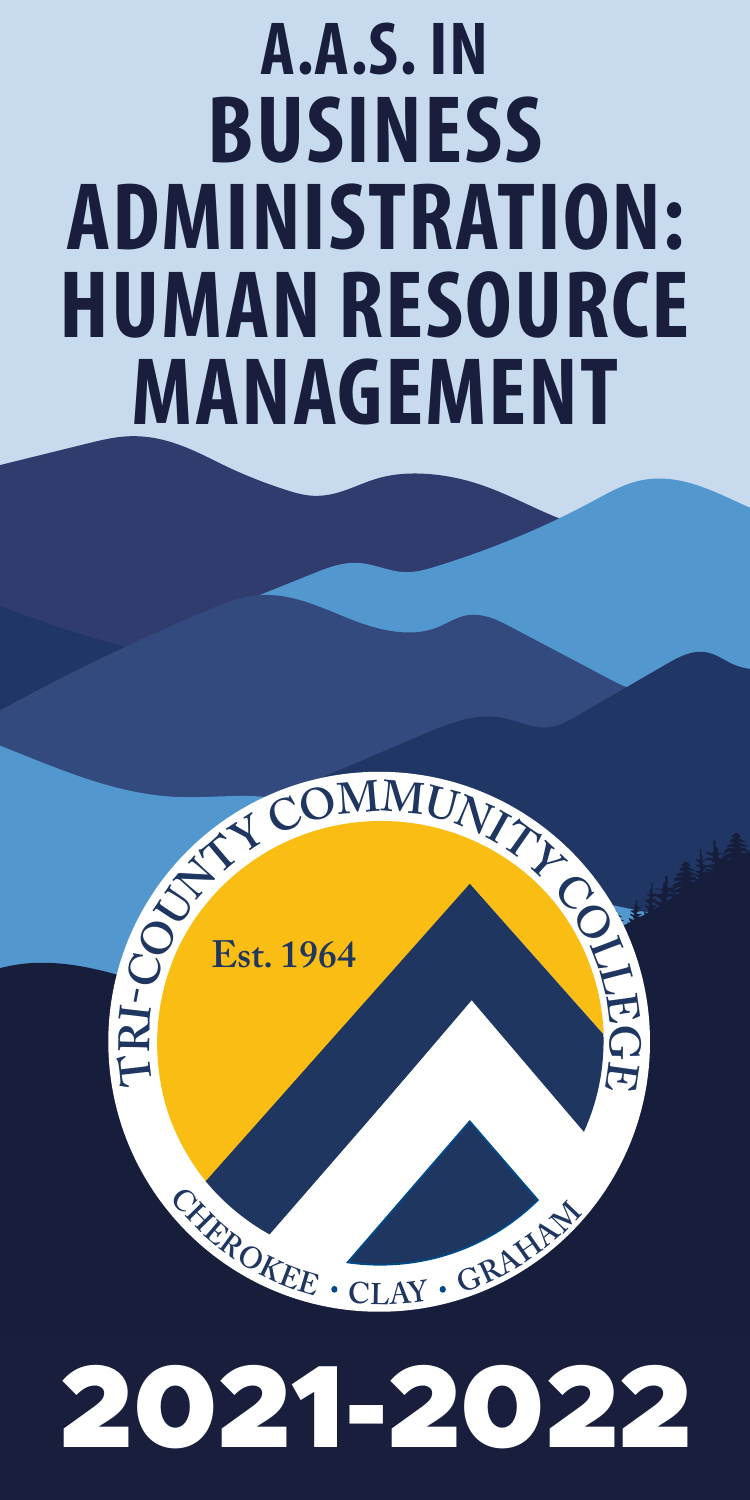### **A.A.S. IN BUSINESS ADMINISTRATION: HUMAN RESOURCE MANAGEMEN**

**(A25120HR)** Human Resources Management is a concentration under the curriculum title of Business Administration. The curriculum is designed to meet the demands of business and service agencies. The objective is the development of generalists and specialists in the administration, training, and management of human resources.

Course work includes studies in management, interviewing, placement, needs assessment, planning, compensation and benefits, and training techniques. Also included are topics such as people skills, learning approaches, skills building, and development of instructional and training materials.

Graduates from this program will have a sound business educational base for life-long learning. Students will be prepared for employment opportunities in personnel, training, and other human resources development areas.

| <b>Fall Semester 1</b>                                               |     | Lecture                                    | Lab            | <b>Credit</b>  |                |
|----------------------------------------------------------------------|-----|--------------------------------------------|----------------|----------------|----------------|
| ACA                                                                  | 111 | <b>College Student Success</b>             | 1              | $\mathbf 0$    | 1              |
| ENG                                                                  | 111 | Writing & Inquiry                          | 3              | $\mathbf 0$    | 3              |
| <b>BUS</b>                                                           | 110 | <b>Introduction to Business</b>            | $\overline{3}$ | $\mathbf 0$    | 3              |
| 0ST                                                                  | 130 | Comprehensive Keyboarding                  | $\overline{2}$ | $\overline{2}$ | 3              |
| <b>BUS</b>                                                           | 137 | <b>Principles of Management</b>            | 3              | $\mathbf{0}$   | 3              |
| ACC                                                                  | 120 | <b>Principles of Financial Accounting</b>  | $\overline{3}$ | $\overline{2}$ | $\overline{4}$ |
| <b>CIS</b>                                                           | 110 | Introduction to Computers OR               | $\overline{2}$ | $\overline{2}$ | 3              |
| <b>CIS</b>                                                           | 111 | <b>Basic PC Literacy</b>                   | 1              | $\overline{2}$ | 2              |
|                                                                      |     |                                            |                | <b>Total</b>   | 19/20          |
| <b>Spring Semester 1</b>                                             |     |                                            | Lecture        | Lab            | <b>Credit</b>  |
| <b>ENG</b>                                                           | 112 | Writing & Research in the Disc             | 3              | $\mathbf 0$    | 3              |
| MAT                                                                  | 143 | Quantitative Literacy                      | $\overline{2}$ | $\overline{2}$ | 3              |
| 0ST                                                                  | 136 | <b>Word Processing</b>                     | $\overline{2}$ | $\overline{2}$ | 3              |
| ACC                                                                  | 121 | <b>Principles of Managerial Accounting</b> | 3              | $\overline{2}$ | 4              |
| <b>CTS</b>                                                           | 130 | Spreadsheet OR                             | $\overline{2}$ | $\overline{2}$ | 3              |
| ACC                                                                  | 149 | Introduction to Accounting Spreadsheets    | 1              | 3              | $\overline{2}$ |
| BUS                                                                  | 217 | <b>Employment Law and Regs</b>             | $\overline{3}$ | $\theta$       | 3              |
|                                                                      |     |                                            |                | <b>Total</b>   | 18/19          |
| <b>Fall Semester 2</b>                                               |     |                                            | Lecture        | Lab            | Credit         |
| <b>BUS</b>                                                           | 115 | <b>Business Law I</b>                      | $\overline{3}$ | $\pmb{0}$      | 3              |
| <b>MKT</b>                                                           | 120 | <b>Principles of Marketing</b>             | 3              | 0              | 3              |
| <b>BUS</b>                                                           | 258 | <b>Compensation and Benefits</b>           | 3              | 0              | 3              |
| <b>BUS</b>                                                           | 234 | <b>Training and Development</b>            | $\overline{3}$ | $\mathbf{0}$   | $\overline{3}$ |
| <b>BUS</b>                                                           | 256 | Recruit, Selection & Personnel Plan        | 3              | $\mathbf{0}$   | 3              |
| ACC                                                                  | 140 | <b>Payroll Accounting</b>                  | 1              | ξ              | 2              |
|                                                                      |     |                                            |                | <b>Total</b>   | 17             |
| <b>Spring Semester 2</b>                                             |     |                                            | Lecture        | Lab            | <b>Credit</b>  |
| <b>BUS</b>                                                           | 260 | <b>Business Communications</b>             | $\overline{3}$ | $\mathbf 0$    | 3              |
| <b>BUS</b>                                                           | 259 | <b>HRM Applications</b>                    | 3              | $\mathbf 0$    | $\overline{3}$ |
| 0ST                                                                  | 286 | <b>Professional Development</b>            | 3              | 0              | 3              |
|                                                                      |     |                                            | 3              | 0              | 3              |
| *Humanities Gen Ed Requirement<br>*Social Science Gen Ed Requirement |     |                                            | 3              | 0              | 3              |
| <b>Choose One:</b>                                                   |     |                                            |                |                |                |
| EC <sub>0</sub>                                                      | 151 | <b>Survey of Economics</b>                 | 3              | $\mathbf 0$    | 3              |
| EC <sub>0</sub>                                                      | 251 | <b>Principles of Microeconomics</b>        | $\overline{3}$ | $\mathbf{0}$   | 3              |
| EC <sub>0</sub>                                                      | 252 | <b>Principles of Macroeconomics</b>        | $\overline{3}$ | $\theta$       | 3              |
|                                                                      |     |                                            |                |                |                |
|                                                                      |     |                                            |                | <b>Total</b>   | 18             |

**TOTAL HOURS 72/74**

*\*Please see the section titled "General Education Requirements for A.A.S. programs" at the end of the Program of Study section for specific courses that fulfill these requirements.*

#### 2021-2022